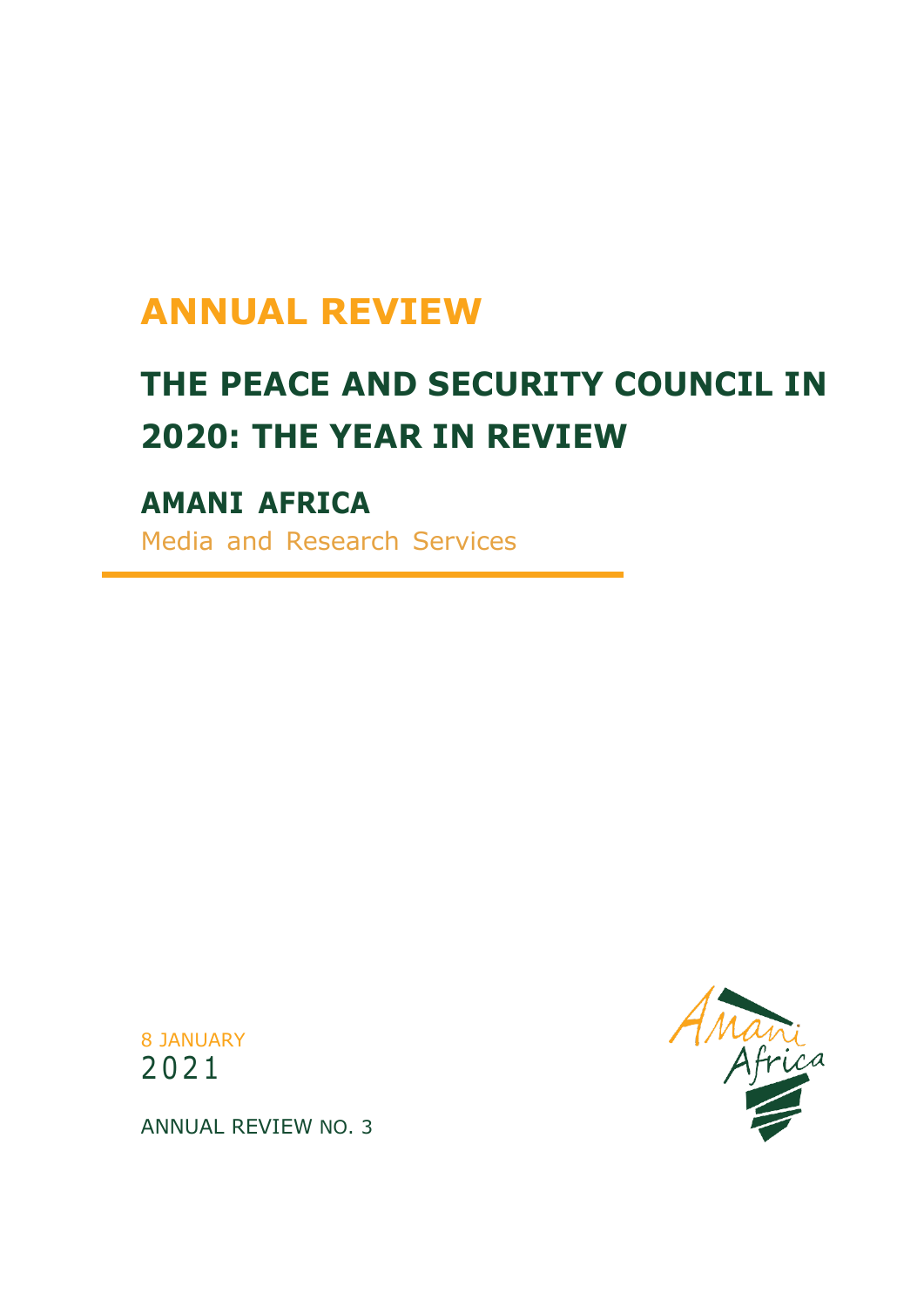#### **Amani Africa - Media and Research Services**

# **THE PEACE AND SECURITY IN 2020: THE YAER IN REVIEW**

# **2020 REVIEW OF THE PEACE AND SECURITY COUNCIL**

As the year of the novel coronavirus (COVID19) pandemic, 2020 presented a unique challenge to the African Union (AU) Peace and Security Council (PSC), as it did to many institutions. In the work of the PSC, the year will be remembered more by the fact that the PSC sustained the continuity of its work in the face of the disruption COVID19 brought about across the world than by the deployment of any major new peace and security initiative. In this report, we provide a review of the work of the PSC during 2020, including how the PSC overcame the threat that COVID19 posed to the continuity of its work.

# **MAJOR HIGHLIGHTS OF 2020**

The impact of COVID19, while not the most dominant issue on the agenda of the PSC, received significant attention in the work of the PSC during the year. As shown in the table below (Table 1), the PSC held a number of sessions dedicated to the theme of the impact of the pandemic on peace and security in Africa. Additionally, the impact of the pandemic also featured on the agenda of the PSC related to specific conflict situations or thematic issues.

One of the major impacts of the pandemic has been on the working methods of the PSC itself. With the pandemic preventing the regular convening of its sessions physically, the PSC introduced a new

working method [\(Amani Africa, Special Report No.6\)](http://www.amaniafrica-et.org/images/Reports/AmaniAfricaSpecialResearchReport6.pdf) to sustain the continuity of its work through virtual sessions. The PSC has been holding its sessions through video teleconference (VTC) since its first VTC session was held on 9 April 2020.

Despite this continuity of the work of the PSC by shifting to a virtual platform, the pandemic limited the work of the PSC to the minimum. The PSC was unable to carry out some of its regular activities such as induction of new members of the PSC and undertaking field missions. Moreover, the PSC did not have programme of work prepared for the months of August and December and no official chairs were assigned on both months – activities of the Council having been undertaken by stand-by chairs. In August, Council convened only two sessions, one of which was an emergency session on Mali, convened as a response to the 18 August coup. In December, there was only one session on a substantive matter. This trend has been outside of the ordinary, not to mention contradictory to Article 2 of the PSC Rules of Procedure, which stipulates that the Council should convene sessions at least twice a month.

Another notable development related to PSC's work in 2020 involved the military coup in Mali. Particularly, following the ouster of former President Boubacar Keita through a military coup that took place in August, the PSC has played, along with the Economic Community of West African States (ECOWAS), a key role in upholding the AU norm on unconstitutional changes of government and pushing for the handover of power by the military junta to a civilian-led transitional government as a step towards the restoration of constitutional order in Mali. The PSC held 3 sessions on the unconstitutional changes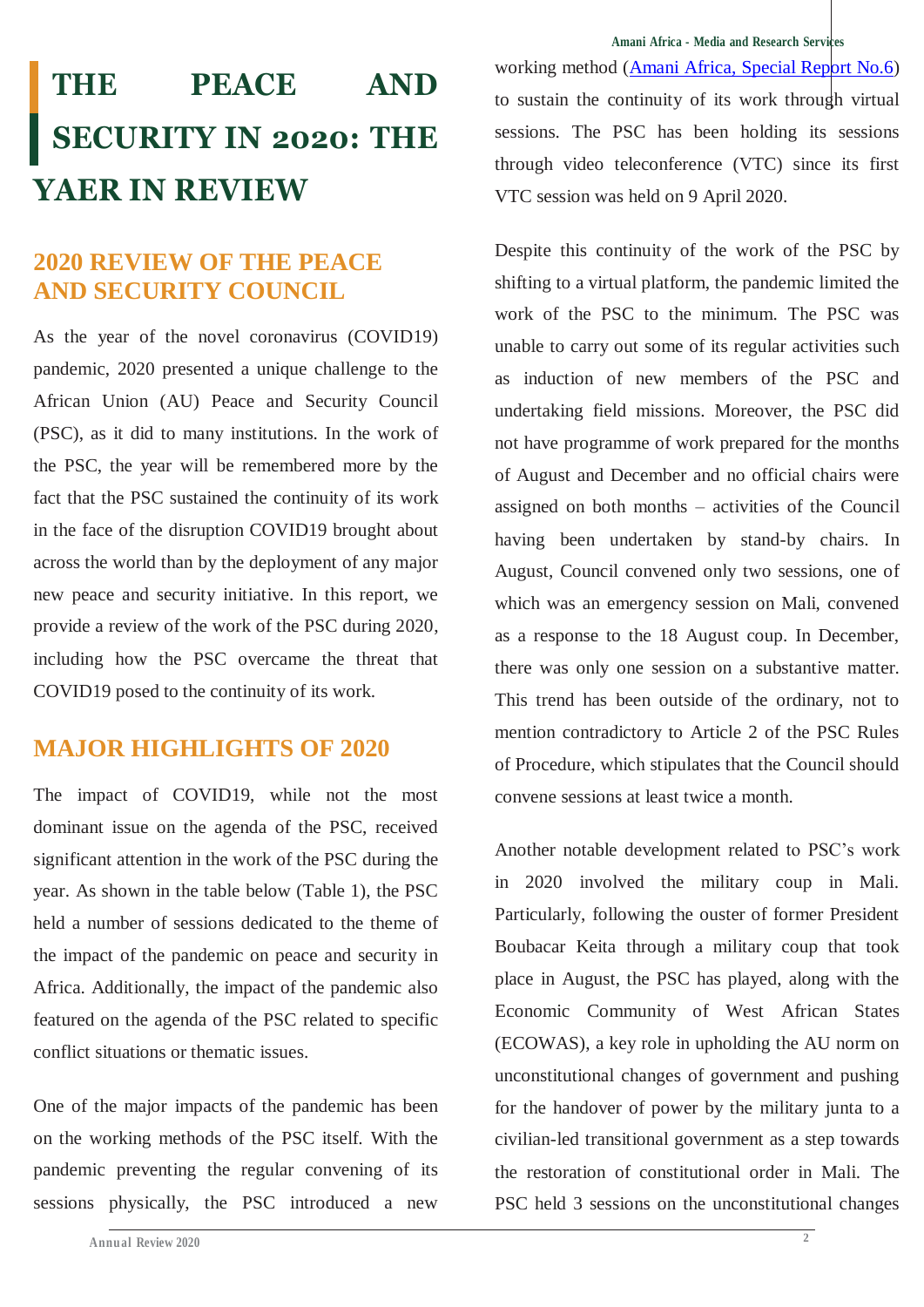of government in Mali. Another major development that took place in 2020 is the engagement of the PSC with respect to the end of AU/UN Hybrid Operation in Darfur (UNAMID) and its replacement with the UN Integrated Transition Assistance Mission in Sudan (UNITAMS). It is to be recalled that UNSC Resolution 2525(2000) extended UNAMID's mandate until the end of December and expressed the intention to decide on 31 December 2020, the course of action with regards to UNAMID's exit. The PSC welcomed this decision in the Communiqué of its 931st meeting adopted on 17 June 2020.

# **ACTIVITIES OF THE PSC IN 2020**

| <b>PSC Sessions with Outcome Documents (57 Sessions)</b> |              |            |             |                 |          |  |
|----------------------------------------------------------|--------------|------------|-------------|-----------------|----------|--|
| <b>Country Specific Sessions (30 Sessions)</b>           |              |            |             |                 |          |  |
| <b>Northern</b>                                          | East<br>and  | Central    | West        | Southern        |          |  |
| Africa                                                   | οf<br>Horn   | Africa     | Africa and  | Africa          |          |  |
|                                                          | Africa       |            | the Sahel   |                 |          |  |
| 1 session                                                | 16 sessions  | 2 sessions | 10 sessions | 1 session       |          |  |
| <b>Thematic Sessions (27)</b>                            |              |            |             |                 |          |  |
| <b>APSA</b>                                              | Consultative | Specific   | Election    | General         | COVID1   |  |
|                                                          | Meetings     | Category   | $&$ Gov.    | <b>Themes</b>   | 9        |  |
|                                                          |              | of People  |             |                 |          |  |
| $\mathcal{D}_{\mathcal{L}}$                              | 3 Sessions   | 5 Sessions | 2 Sessions  | 10              | 5        |  |
| <b>Sessions</b>                                          |              |            |             | <b>Sessions</b> | Sessions |  |

*Table 1: 2020 Sessions of the AUPSC*

The PSC had a total of 70 sessions in 2020, highlighting that the impact of the pandemic on the overall number of sessions of the PSC was minimal. As captured in Table 1 above, out of the total sessions with outcome documents (which were 57), 53% were on conflict specific agenda items and the remaining 47% were on thematic agenda items. While Council's decision on the Great Lakes Region is the only conflict specific session without an outcome

#### **Amani Africa - Media and Research Services**

document, there are also no publicly available outcome documents for one of its sessions on Silencing the Guns (STG) and one consultative meeting with the UN Peace Building Commission (UNPBC).

> The conflict specific sessions that featured in 2020 were basically continuation of meetings convened in 2019 – no new conflict situations were added to the Council's agenda. Some country specific situations which have been part of the PSC agenda prior to 2019 – mainly Burundi and Democratic Republic of Congo (DRC) – were not part of the Council's agenda in 2020 as well. On the other hand, the situation in Abyei area, which has not been considered by the PSC as an independent agenda since 2015, was considered by the Council in November 2020 at its 966th session.

Interestingly, the PSC was able to conduct sessions on most of its standing thematic agenda items despite the limitations resulting from the COVID19 pandemic. Nonetheless, some of its thematic sessions such as 'elections in Africa' were not convened with the same frequency as previous years. Also, some of its frequent thematic sessions such as 'use and proliferation of small arms and light weapons'; 'unconstitutional change of governments in Africa'; and 'genocide and hate crimes' were not addressed in 2020.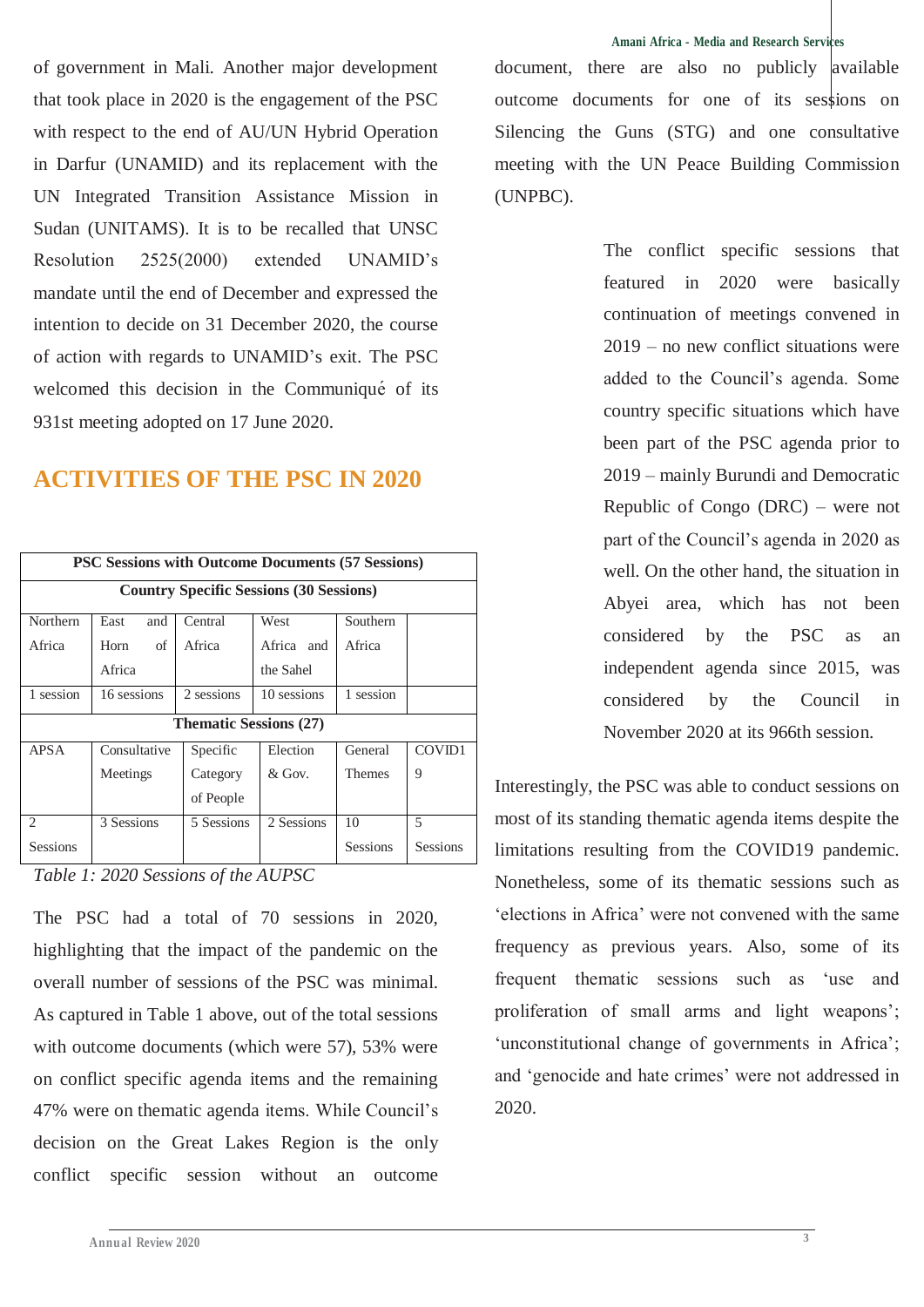## **REGIONAL DISTRIBUTION OF PSC'S ACTIVITIES IN 2020**



As Fig1 above demonstrates, 54% of the Council's country/region specific sessions were committed to conflict situations in the horn region, whereas West Africa took up 33% of these sessions. These trends in regional distribution of sessions are more or less similar to that noted in 2019, where majority of the conflict specific sessions addressed countries in the Horn of Africa region, in West Africa, mostly Mali and Sahel and in the Central African region as well as North Africa.

## **PSC ON THE SITUATIONS IN THE EAST AND HORN OF AFRICA**

Three country specific conflict situations, namely Somalia, South Sudan and Sudan, continued to dominate the agenda of the PSC for this region during 2020 as they did in the preceding years. Unlike previous years the regularity of these conflict situations on agenda of the PSC is partly a manifestation of the incremental progress registered in these countries. After repeated delays, South Sudanese parties managed to form the Revitalised Transitional Government of National Unity (R-TGoNU) in February. The political dialogue between

#### **Amani Africa - Media and Research Services**

the Federal Government of Somalia (FGS) and the Federal Member States (FMS), particularly the agreement reached on the Electoral Model of 2020/21 national elections, represented an important step towards the holding of elections in Somalia, despite subsequent political disputes creating uncertainties. Sudan has also been able to achieve major milestones in its political transition with the signing of the 3 September 2020 Joint Agreement on Principles and the 3 October 2020 Peace Agreement and the success in its negotiation for its removal from US's list of States Sponsor of Terrorism.

Despite the progress these countries registered, the situation in each remains fragile. In South Sudan, apart from violence and insecurity resulting from slow pace of the implementation of the security arrangements and fighting involving some rebel groups and inter-communal clashes, some of the key provisions of the Revitalised Agreement on the Resolution of the Conflict in South Sudan (R-ARCSS) are yet be implemented. Somalia's security situation remains fragile, particularly due to rising Al-Shabaab attacks and tensions between the FGS and some FMS which could escalate further as the time for elections nears. Sudan's economic crisis also endangers the prevailing relative peace in the country. Some Sudanese hold-out armed groups have also not yet joined the peace agreements and sporadic fighting in some parts of the State continue to challenge the peace efforts.

#### **SOUTH SUDAN**

In 2020, the PSC convened a total of 4 sessions on the situation in South Sudan. These were the 905th, 912th, 917th and 945th sessions. Considering its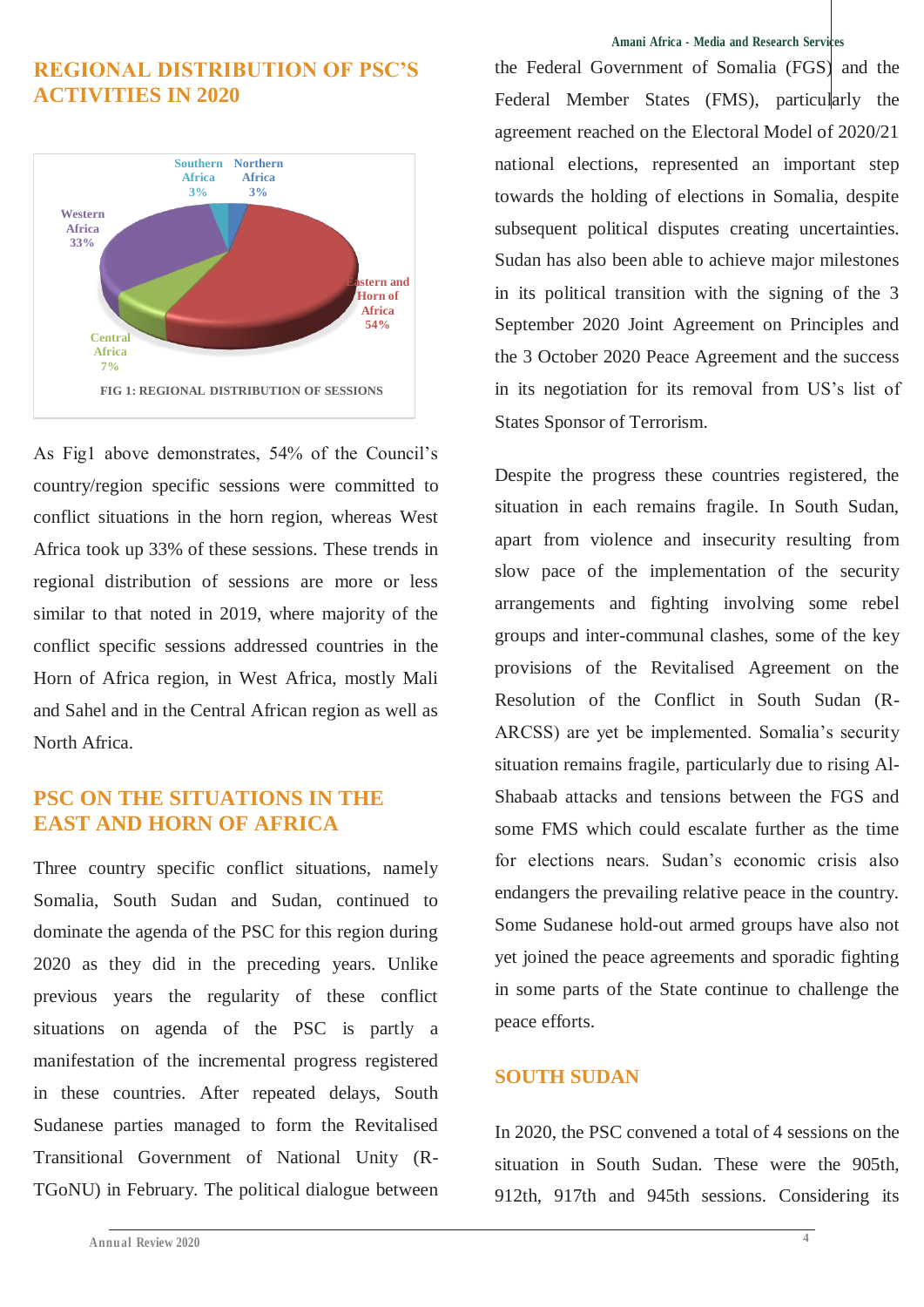concern about the existence of armed groups that are not part of the peace process, such as Thomas Cirilo and Paul Malong, the PSC at its 905th meeting convened in January 2020, welcomed the signing of the Rome Declaration for Ceasefire with pledges made by both Cirilo and Malong as well as Mr. Pagan Amum, to cease hostilities.

At its 912th meeting, where the PSC considered the report of its field visit to South Sudan, the formation of the R- TGoNU was welcomed. In addition to this major milestone in the implementation of the R-ARCSS, other positive developments include reduction in armed fighting and the improvement in the security situation resulting in the return of internally displaced persons (IDPs) and refugees to their places of origin. The establishment of a National Taskforce specifically aimed at addressing the growing intercommunal violence is also among the progresses noted by the PSC at its 945th session.

The PSC also focused in its various sessions on the implementation of key elements of the R-ARCSS. These include notably the security arrangements, underscoring the importance of employing efforts towards the formation and deployment of the National Unified Forces (NUF) and the transitional justice mechanisms specified in Chapter V of the R-ARCSS. In addition, the continued stalemate between the parties with regards to the appointment of governor for upper Nile State as well as the differences relating to the three administrative areas, namely: Abyei; Ruweng; and the Greater Pibor have been identified as areas of concerns. It is also clear from the R-ARCSS that the transitional period which commenced on 22 February 2020 is expected to last for 36 months and general elections are expected to be held 60 days

prior to the expiry of this period. Taking account of that, the PSC has stressed at its 912th meeting, the importance of creating conductive conditions for the convening of credible and peaceful election.

Other major concerns Council highlighted throughout its sessions are: persistent violations of agreements on cessation of hostilities; targeted attacks against civilians and humanitarian workers; and restriction of access to humanitarian agencies compounded by the impact of COVID-19, highlighting that there is still much to be desired in seeing the peace process come to full success.

### **SUDAN**

In 2020, there were 6 sessions convened by the PSC on Sudan. These were the 906th, 913th, 927th, 931st, 952nd and 968th meetings. One of the major areas of preoccupation of the PSC was the threat that the country's economic challenges pose to the transition and the stability of the power sharing transitional government. In this respect, among others, the PSC dedicated its 906th session for engaging Sudan and the US Special Envoy for Sudan, Donald Booth, in pursuit of its push for the removal of economic sanctions on Sudan, including Sudan's removal from the US list of State Sponsors of Terrorism. This issue received further attention in subsequent sessions of the PSC as well.

The peace process relating to Darfur and the two areas of South Kordofan and Blue Nile was the other area of the transition that received particular attention by the PSC. In this respect, at its 952nd meeting, the PSC welcomed the Peace Agreement signed between the Transitional Government of Sudan and the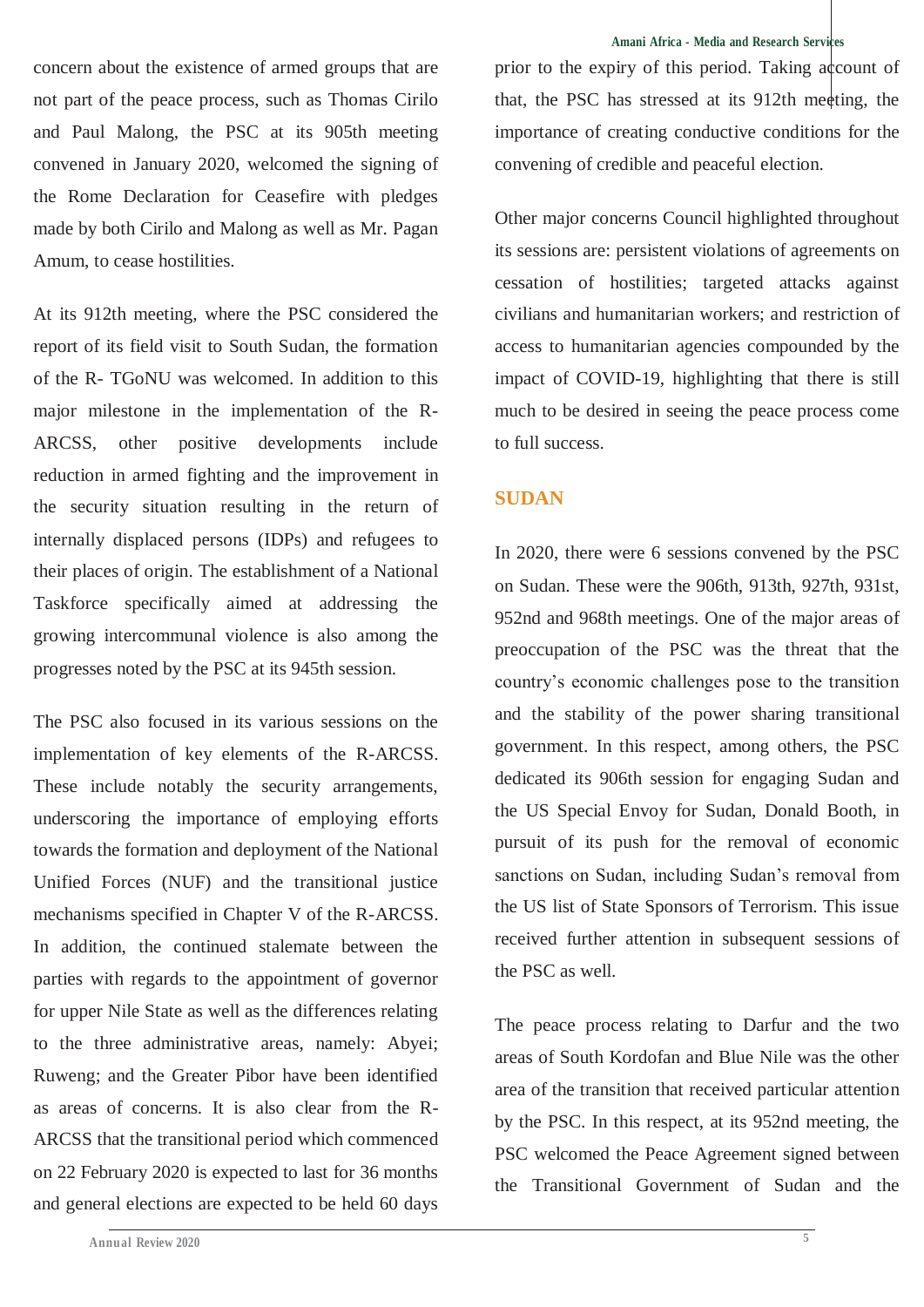Sudanese Revolutionary Front (SRF) and the Sudan Liberation Movement of Minni Minnawi (SLM-MM) and the 3 September 2020 joint agreement on principles signed by Prime Minister Abdalla Hamdok and Abdelaziz al-Hilu, the Chairman of the Sudan People's Liberation Movement-North (SPLM-N-AH). As in South Sudan, the peace process faces the challenge of the existence of rebel groups who are yet to join the peace process.

With regards to outstanding tasks to be carried out throughout the transitional period, the PSC, as reflected in the communique of its 952nd session, has mainly focused on the pending formation of the Transitional Legislative Assembly (expected to be finalized by 3 December 2020) and the appointment of civilian State governors. At its 931st session, the PSC urged the Sudanese Independent Fact-Finding Committee to finalise the investigations into the gruesome killings that took place on 3 June 2019, although the PSC did not follow up this matter in subsequent sessions.

The other aspect of PSC's engagement on the situation in Sudan relates to the drawdown of the African Union United Nations Hybrid Operation in Darfur (UNAMID) and the form that the follow up to UNAMID takes. At its 913th meeting, the PSC specifically called for extreme caution on the implementation of UNAMID's drawdown. The PSC has at its 968th meeting endorsed the recommendations by the AUC Chair and UNSG to terminate the mandate of UNAMID by 31 December 2020. Despite earlier indication for maintaining the joint character of the mechanism to be established upon the termination of UNAMID, the PSC accepted a post- UNAMID presence run by the UN without **Amani Africa - Media and Research Services**

AU's involvement, namely the UN Integrated Transition Assistance Mission in Sudan (UNITAMS).

#### **SOMALIA AND AMISOM**

The PSC has convened 3 sessions – the 911th, 923rd and 949th meetings – on the situation in Somalia and AMISOM during 2020. In the previous year, the PSC dedicated nearly twice more sessions.

With respect to the political process in Somalia, a major area of concern for the PSC has been the relationship between the FGS and the FMS. Indicating the critical importance of this for the stability of Somalia, the PSC at its 949th meeting welcomed the dialogue between FGS and FMS, particularly the Dhuusamareeb consultation process and its resulting agreement on the electoral model for national elections of 2020/21. In terms of the peace process including the incremental handover of security responsibilities from AMISOM to Somalia security forces, the PSC also pushed for the review of the Somalia Transitional Plan (STP). As highlighted by the PSC at its 949th meeting, following the completion of the STP review, the AUC is expected to work in collaboration with AMISOM to review AMISOM 2018-2021 CONOPs and ensure that they are aligned with the revised STP.

In terms of the drawdown of AMISOM forces, additional 1000 troops have been withdrawn during the year in accordance with Resolution 2472 and the communique of the PSC's 911th session, although the PSC at its 923rd meeting expressed 'the imperative need' to halt further drawdown of AMISOM uniformed personnel.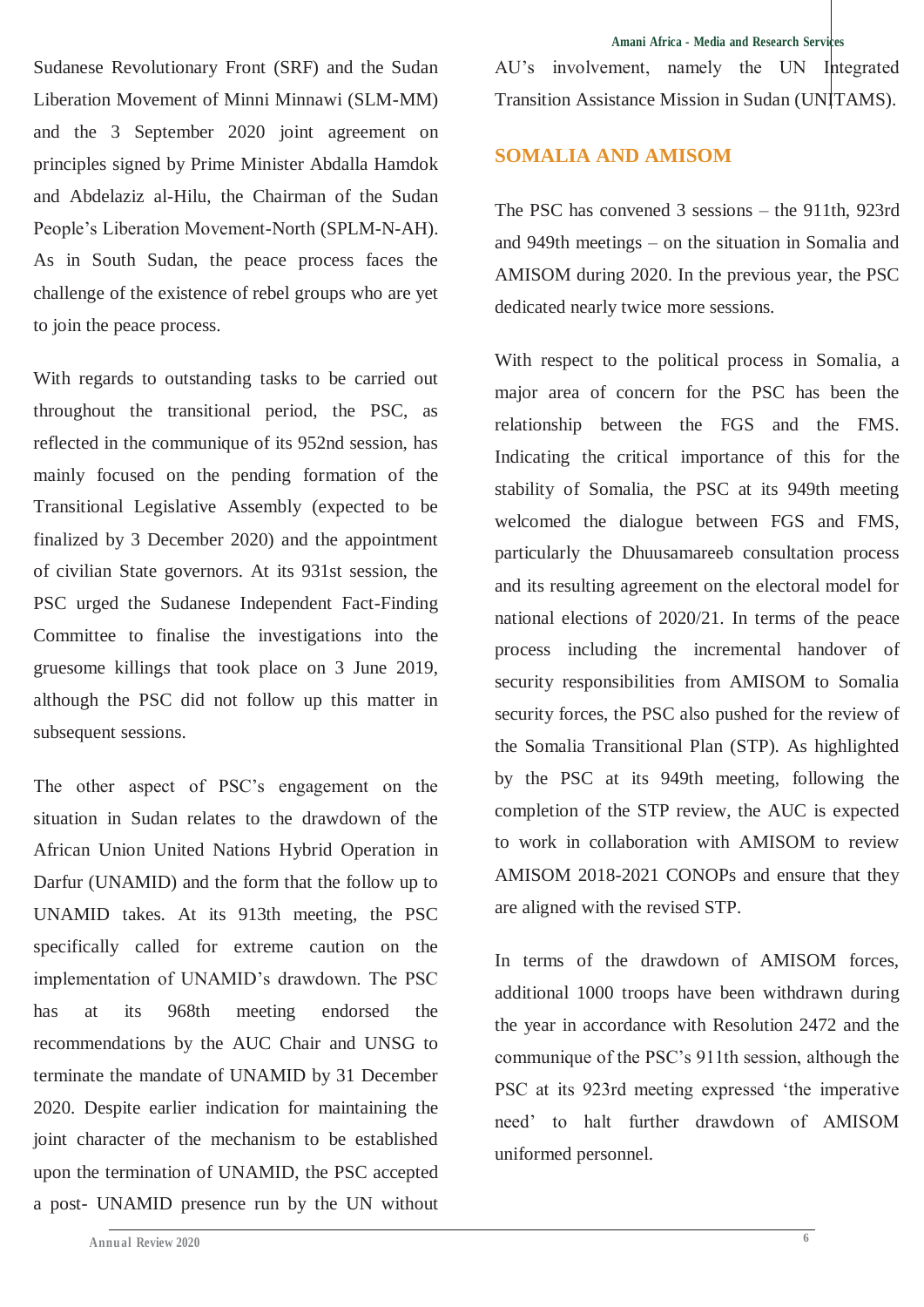PSC takes the position for sustaining current troop levels of AMISOM for supporting the landmark elections expected to be held in Somalia and containing the threat Al Shabaab continues to pose. While its presidential elections are scheduled for February 2021, Somalia was expected to conduct its parliamentary elections in December 2020. At the time of finalizing this review report, the parliamentary election has not yet been held. As various reports continue to suggest increasing likelihood of delays in the convening of the elections in Somalia due to the political stand-off between FGS and oppositions, there are fears of adverse consequences on the fragile stability of the country.

# **PSC ON THE SITUATIONS IN THE CENTRAL AFRICA REGION**

Much like the previous year, the PSC's focus on the Central African Region has been minimal in 2020. Other than the session on the Great Lakes Region, there were only two sessions convened on the situation in Central African Republic (CAR) – the 936th and 972nd sessions. Despite reduced number of sessions for situations in this region, the peace and security condition in the region including the situations in  $CAR$ ,  $l$  Cameroon<sup>2</sup> (which is not on the agenda of the PSC) and the  $DRC<sup>3</sup>$  did not register much improvement.

j

#### **Amani Africa - Media and Research Services**

Burundi has not featured on PSC's agenda since 2018. At its 4 December 2020 meeting, the UNSC has struck off Burundi from its agenda. While Burundi meets the stipulation in Art.7(3) of the Rules of Procedure of the PSC for removal from PSC agenda as well, it is listed in the annual indicative program of work of the PSC for 2021.

#### **CENTRAL AFRICAN REPUBLIC (CAR)**

The first session of the PSC to address the situation in the CAR was the 936th session. With respect to the implementation of the 2019 Political Agreement for Peace and Reconciliation in the CAR, the PSC, while welcoming the adoption of the relevant laws and establishment of the Reconciliation Commission and the progress in the implementation of the disarmament, demobilization and reintegration process, including the deployment of the Joint Special Security Units, underscored the need for adhering to the cessation of hostilities.

From the perspective of the adoption of new conflict management and resolution tools by the PSC, the most important outcome of the 936th session is the decision of the PSC authorizing the deployment of the African Union Military Observers Mission to the Central African Republic (MOUACA). The PSC endorsed the deployment of MOUACA for the period from 1 September 2020 to 31 October 2022. The request of the PSC for receiving update on a quarterly basis has not been followed up during the year.

While the status of operationalization of MOUACA remains unclear due in part to the COVID19 pandemic, AU's mission signed an MoU with the United Nations Multidimensional Integrated

<sup>&</sup>lt;sup>1</sup> Following disagreement over the timing and conditions of the convening of the national elections scheduled for end of December, new fighting has broken further undermining the fragile security situation in the country, with the attempt of rebel groups to seize the capital city blocked by UN and forces from Rwanda and Russia.

<sup>2</sup> Parts of the Cameroon continue to experience violence due to fighting with secessionist rebel groups, indiscriminate attacks and terrorist operations of Boko Haram.

While Eastern DRC continues to experience violence due to the operation of various rebel groups including the militant ADF, the political situation experienced destabilizing tension leading to the collapse of the ruling coalition formed by the parties of President Tshisekedi and his predecessor Joseph Kabila.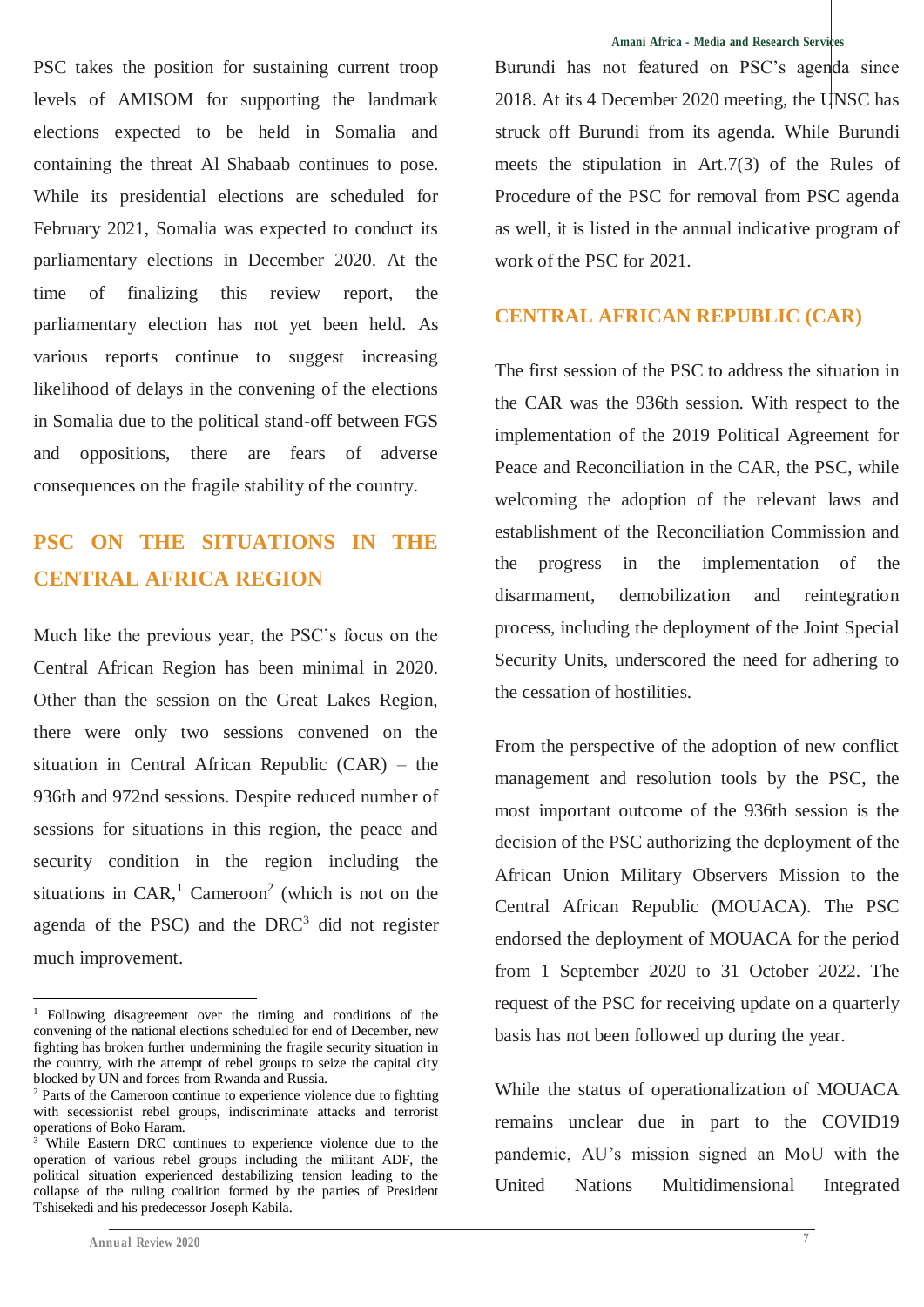Stabilization Mission in the Central African Republic (MINUSCA) on 8 May 2020 specifying areas for support and collaboration between the two missions, as envisaged in the communique of the 936th session.

On the preparations for the convening of national elections, the PSC at its 936th session urged the CAR stakeholders and State institutions to expedite the adoption of the revised organic law of the National Election Authority and to build consensus around its composition, organization and functioning. Its 972nd session, which focused on the electoral process and the destabilizing disagreement on the elections, expressed PSC's rejection of any attempts at unconstitutional political transition in the country and called for respect of the electoral calendar. Expressing deep concern over the escalation of violence in the country, it condemned all leaders of armed groups and political actors seeking to derail the electoral process, specifically singling out former President of the country François Bozize for being personally responsible for the human rights violations, war crimes and crimes against humanity resulting from the armed rebellion war waged against the Government and MINUSCA initiated by his collusion with some armed groups.

### **WESTERN AFRICA**

The situation in Sahel and Mali dominated the Council's 2020 deliberations on peace and security situation in West Africa and the Sahel. Compared to 2019 when Council held only two sessions on Mali and Sahel, it has held 4 times as many sessions (eight sessions) on the situation in the region during 2020, partly attributable to the coup in Mali.

#### **Amani Africa - Media and Research Services**

Guinea Bissau and Gambia were also in the PSC's agenda during 2020. The PSC held only 1 session at its 905th meeting welcoming the outcome of the elections in Guinea Bissau. However, the country has been experiencing post- election crisis throughout 2020 amidst growing military interference which seems to be threatening the country's stability. While the National Electoral Commission declared Umaro Sissoco Embaló (who is claimed to have support of the military) winner of 2019 presidential election, former PM Domingos Simões Pereira rejected the result. The situation deteriorated further with Embalo dismissing former PM Aristides Gomes from the parliamentary majority and replaced him with Nuno Gomes Nabiam.

In Gambia, there have been some protests in early 2020, calling for President Adama Barrow to step down from his position, as per his promise to remain in office no longer than 3 years. Gambia's Independent Electoral Commission declared in mid-2020 that presidential elections are scheduled to take place on 4 December 2021. The democratization process in the country also suffered a major blow due to the failure of the parliament to adopt a new constitution drafted with wide public participation and support.

The security situation in Mali and the Sahel has continued to deteriorate. The rate of terrorist attacks in the Sahel region and related displacement has shown alarming increase in 2020. For instance, a 92% increase was recorded in the displacement of people fleeing Burkina Faso, as compared to 2019. Within Mali alone, there are reportedly 240,000 internally displaced persons, out of which 54% are women. A trend of terrorist attacks targeting refugees and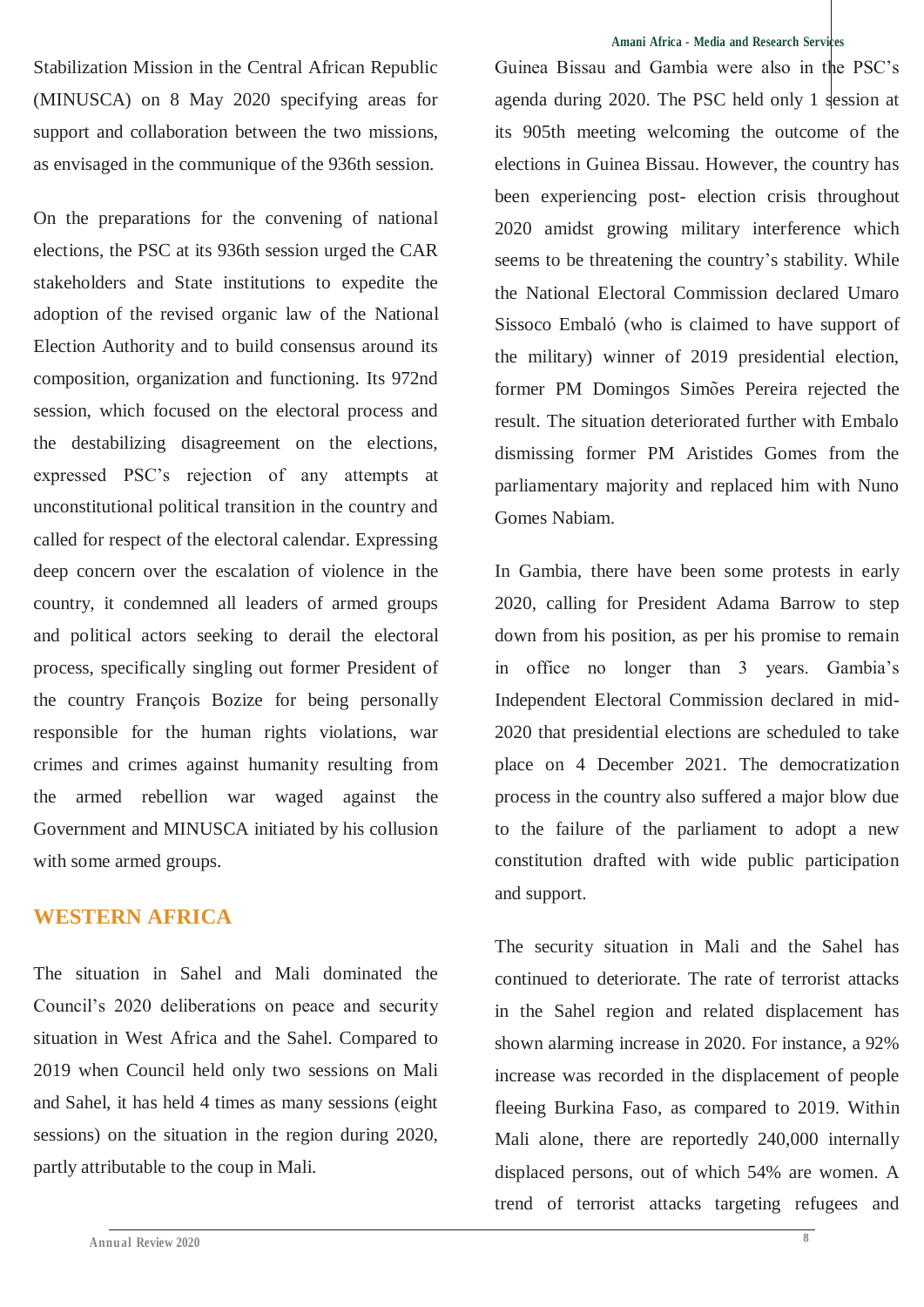asylum seekers has also been noted in 2020. In Niger, about 489,000 asylum seekers and refugees have been forced into secondary displacement following terrorist attacks.

### **MALI AND THE SAHEL**

The PSC had a total of 9 sessions dedicated to the situation in Mali and Sahel, including one session at the level of PSC Heads of State and Government.

Regarding Mali, main focus has been concentrated on the political situation in the country and the implementation of the Peace and Reconciliation Agreement for Mali (the 2015 Algiers Agreement). In light of the popular protests and the political crisis that followed the contested parliamentary elections, at its 938th session, the PSC emphasised the fragility of the nation's peace and constitutional order.

Following the coup on 18 August 2020, the PSC at its 941st session convened on 19 August, the PSC imposed the immediate suspension of Mali from participating in AU activities. It also emphasized the urgent need for resolution of the crisis based on respect for constitutional order and reflecting the aspirations of the people of Mali and for creating conditions for return of civilian rule (emphasis added). At its 946th session, the PSC clarified its call for return of civilian rule when it stated what it called 'its reiteration of its call for the immediate formation of a civilian-led transitional government' while categorically rejecting any attempt by the military to lead or influence the transition. Following the adoption of a transitional charter and the formation of a 'civilian-led' transitional government based on the decision of ECOWAS, which the PSC endorsed at its 946th session, the PSC at its 954th session decided. following ECOWAS, to lift the suspension of Mali, while emphasizing respect for the transitional charter and the 18 months transitional period.

On the Sahel region in general, the continued spread of terrorism has been the PSC's major area of concern. The bordering area between Mali, Burkina Faso and Niger is still experiencing high rate of terrorist attacks and insurgency. Against this background and based on the PSC summit meeting held on 8 February 2020 on the situation in Mali and the Sahel, the AU Assembly decided [Assembly/AU/Dec.792 (XXXIII)] on the possible deployment, within the relevant provisions of the PSC Protocol related to the African Standby Force (ASF), of a force composed of the Multi-National Joint Task Force (MNJTF) and 3000 troops for six months in order to further degrade terrorist groups in the Sahel. As a follow up to this, at its 920th meeting, Council welcomed the 'Draft Strategic Concept Note on Planning Guidance for the Deployment of 3000 troops to Sahel' developed by the AUC. At its 950th meeting, the draft Revised Concept Note was endorsed by the PSC with a request for the AUC to operationalise Technical Committee provided for in the draft. In addition, PSC has repeatedly called on the AUC, ECOWAS and the Member States of the G5 Sahel to develop Concept of Operations (CONOPs) for the deployment of the 3000 troops.

It is also interesting to note Council's request at its 920th session for the AUC to fully utilise African Peace and Security Architecture (APSA) frameworks and tools to find lasting solutions to the crisis in the Sahel region.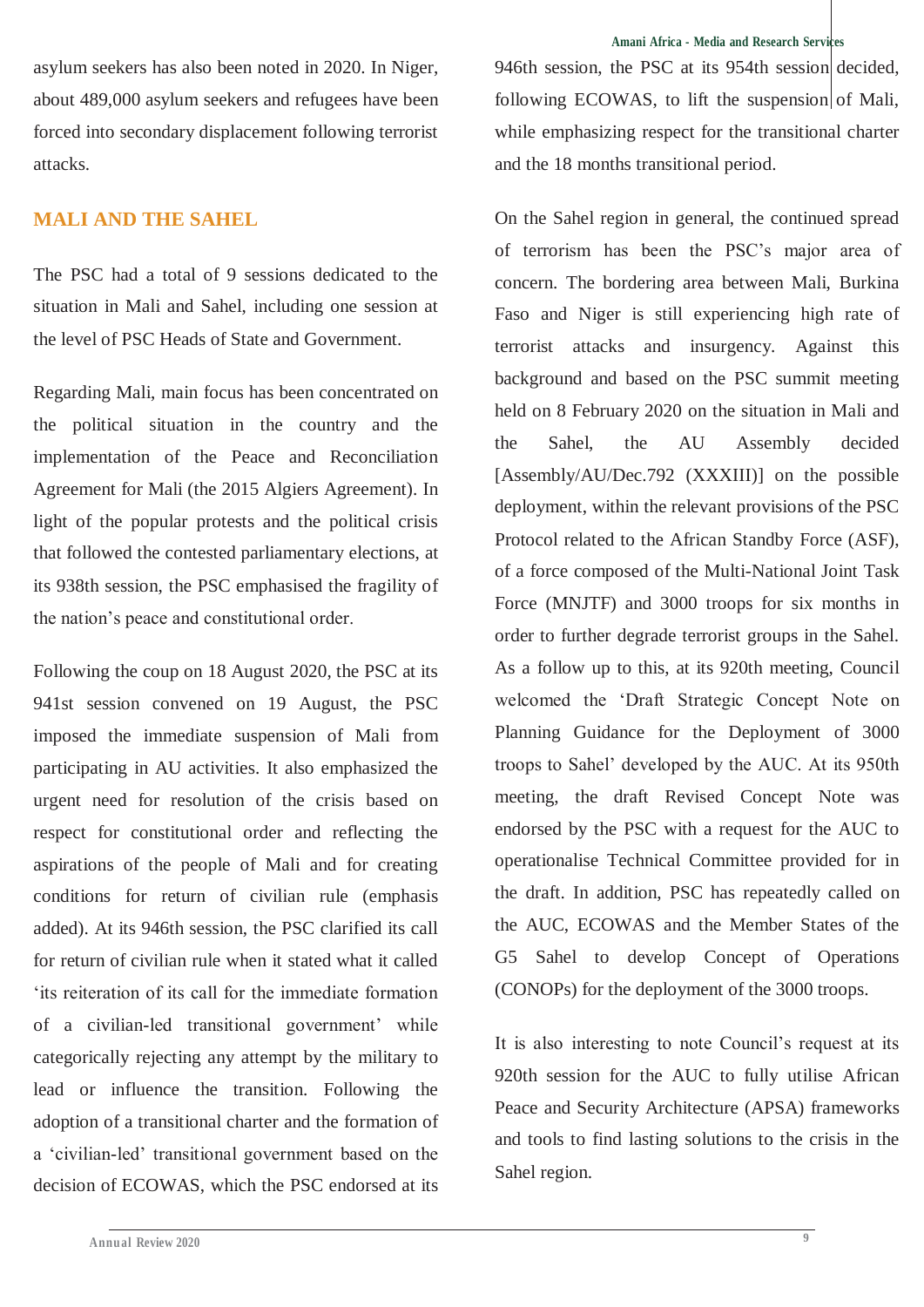The mandate of the G5 Sahel Joint Taskforce was also renewed at Council's 939th session, for a oneyear period starting from 13 July 2020. At the same session, Council welcomed the adoption of UNSC Res. 2531 (2020) extending the mandate of the United Nations Multidimensional Intergraded Stabilization Mission in Mali (MINUSMA).

#### **GAMBIA**

In 2020, the PSC had one session on Gambia – the 942nd session – which took place during August. Council mainly discussed Gambia's national institutional reform process, highlighting the importance of reviewing and adopting essential legal instruments as well as allocating sufficient budget for the full realisation of reform goals. Taking account of the upcoming elections in Gambia in 2021, Council also called on the government to commence its preparations including through the implementation of AU instruments on elections, democracy and good governance. The same session extended the mandate of the AUTSTG for additional four months until 31 December 2020 and the AUC was requested to brief Council on the mission's activities and mobilisation of resources, for Council to consider further extension of its mandate post December 2020.

## **NORTHERN AFRICA**

The conflict situation of which the PSC is seized in the Northern Africa region – the situation in Libya – had only one ordinary session committed to it during  $2020$ , which was held on 3 November at the 961st session. The PSC meeting convened at the level of Heads of State and Government on 8 February 2020 also addressed Libya's

situation. Although Council's engagement on Libya has been limited during 2020, and despite improvements achieved around the end of the year, Libya has been faced with multiple challenges throughout 2020. For much of the year, Libya has experienced fighting and armed clashes, with the participation of external forces, which deepened the internationalization of the conflict.

#### **LIBYA**

Following the PSC's summit level meeting held on 8 February, the AU Assembly adopted a decision, among other things, to upgrade the AU Liaison Office in Libya. Council's 961st meeting convened in November, served to consider some of the progresses obtained in Libya's peace and security situation and to underscore some of the main continuing challenges. Endorsing the 23 October 2020 Permanent Ceasefire Agreement, the PSC held, as one of the most notable outcomes of its session, that 'the AU should be fully engaged in all efforts aimed at overseeing the implementation of the ceasefire agreement on the ground, including by deploying civilian and military observers with the participation of AU, within the AU/UN framework for enhanced Partnership in Peace and Security, in close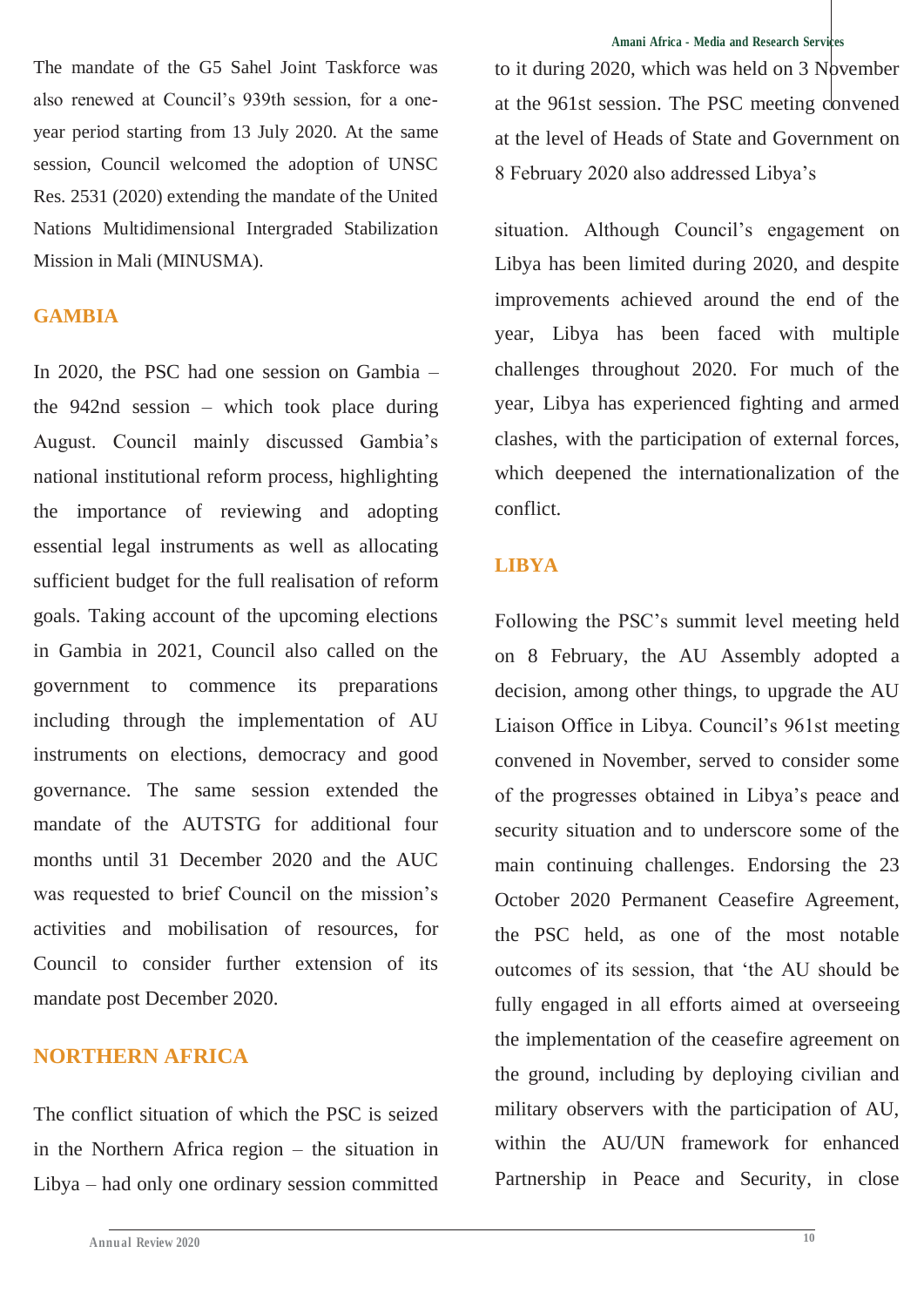collaboration with the signatory parties of the Permanent Ceasefire Agreement' and 'AU's participation in the Ceasefire Monitoring and Verification Mechanism (CMVM) with African monitors on the ground'.

In terms of remaining challenges, Council highlighted the continued supply of arms in violation of UN imposed arms embargo; the continuation of foreign interference in the domestic affairs of Libya; and the operation of illegal detention centres housing African migrants with attendant violations meted out on the migrants.

#### **SOUTHERN AFRICA**

It is possible to say that the PSC had no sessions on the Southern Africa region. However, the second APRM briefing of 2020 was a country review report of Mozambique. In addition, Council's 929th meeting, on cessation of hostilities within the framework of AU's theme of the year on STG and in context of COVID-19, had a particular focus on the security situation in Mozambique which has increasingly been threatened by terrorist attacks.

#### **MOZAMBIQUE**

At its 929th meeting, which had a focus on cessation of hostilities within the context of COVID-19, the PSC addressed itself to the terrorist attacks in northern Mozambique, expressing its condemnation of the attacks and

#### **Amani Africa - Media and Research Services**

noting the negative impacts on national efforts aimed at responding to the outbreak of COVID-19 pandemic. Welcoming the 19 May 2020 Troika Summit of the Southern African Development Community (SADC) on the situation in Mozambique, the PSC expressed its readiness to support the efforts of SADC, signifying that it follows the leadership of the sub-regional body on this situation in Mozambique.

At PSC's 962nd meeting, the APRM presented Mozambique's peer review report. Apart from considering the socio-economic development, democracy, and political, economic and corporate governance issues

covered in the review report, the continued terrorist attacks particularly in the northern province of Cabo Delgado, was stressed by Council as area of concern.

#### **THEMATIC ISSUES**

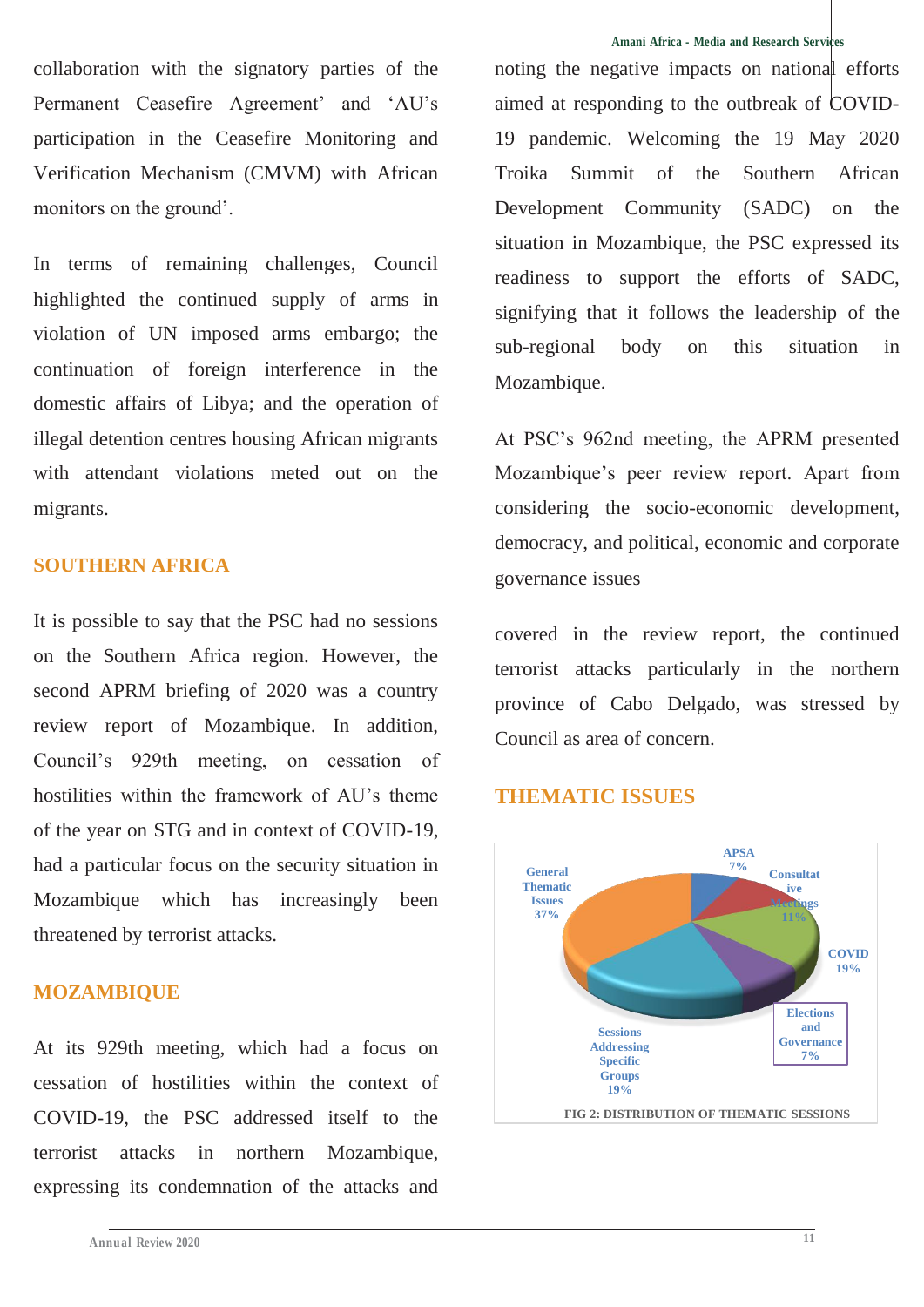As captured in Table 1, the PSC had 27 thematic sessions with outcome documents, during 2020. Not surprisingly, there were fewer thematic sessions in 2020 as compared to 2019. Given the outbreak of the pandemic, the PSC only had one field visit – the field visit to South Sudan conducted on 18-20 February, prior to the declaration of COVID19 as a global pandemic by the World Health Organization.

## **SESSIONS ON SPECIFIC GROUPS**

As standing sessions in its yearly agenda, the PSC deliberates on peace and security issues relating to women; youth and children. In 2020, Council has convened two sessions relating to youth, peace and security; two sessions on protection and welfare of children; and one session on women, peace and security.

The Council's session on women, peace and security (WPS) was convened at its 951st session in October. The session focused on assessing the implementation of UNSC Res1325 (2000) on WPS in Africa, and was also a commemoration of 20th anniversary of Res1325(2000) & 25th anniversary of Beijing Declaration & Platform for Action. Increasing women's representation and involvement in AU peacekeeping and PSOs was of central focus in this year's PSC session on the WPS agenda. The Council has also taken note of some significant progresses registered in the implementation of UNSC Res1325 (2000) in Africa, mainly the increase in the adoption of NAPs for the implementation of WPS agenda.

Council's first meeting on protection of children was its 924th session convened with a particular focus on the impacts of COVID19 on the security and welfare

of children in Africa. Among other points. Council stressed the need for Member States to ensure that lockdown measures do not increase the vulnerabilities of children, particularly girls and welcomed the COVID19 guidelines the Committee on the Rights and Welfare of the Child (ACERWC) issued. At its 965th session committed to addressing the protection of children affected by armed conflicts (CAAC) in Africa, the PSC welcomed the General Comment of the ACERWC on Article 22 of the African Charter on the Rights and Welfare of the Child (ACRWC).

One of the two sessions on youth, peace and security convened in 2020 – PSC's 963rd session –had a particular focus on identifying opportunities through which the roles

and capacities of African youth can be used in realising the STG goals. Its 933rd meeting was primarily focused on the adoption of the Continental Framework on Youth, Peace and Security and its 10 year Implementation Plan.

#### **THE COVID-19 PANDEMIC**

While 5 of its thematic sessions were devoted entirely to addressing issues related to the impacts of the pandemic on peace and security in Africa, concerns related to COVID19 were also discussed as part of other thematic and some country/region specific sessions of the PSC as well.

The first deliberation of the Council on the outbreak of the COVID19 pandemic – 910th session – deemed the outbreak the pandemic capable of constituting 'a threat to peace and security in the Continent'. At its 918th session at which the PSC declared that 'the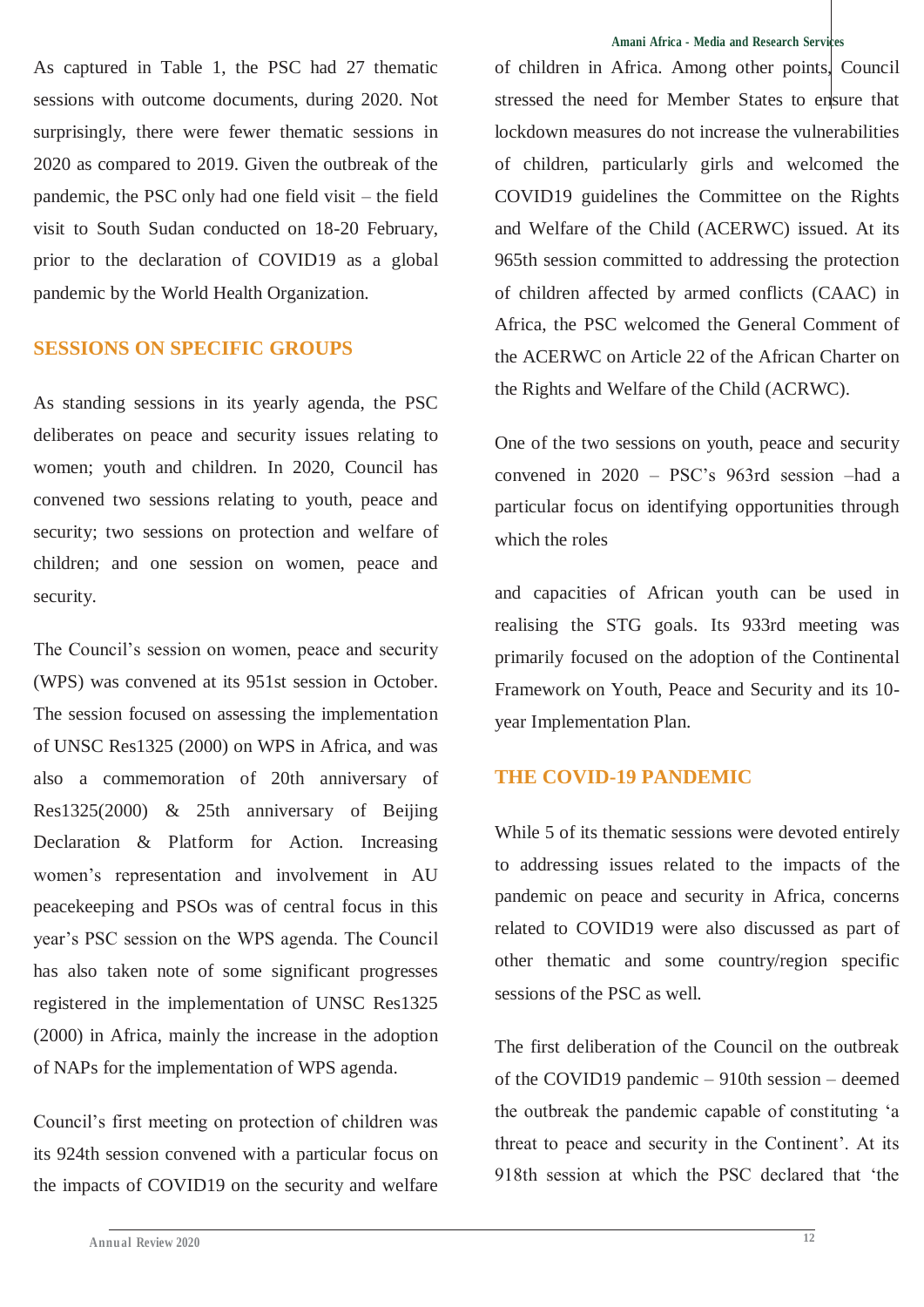COVID19 (pandemic) constitutes an existential threat to international peace and security', the Council's consideration of COVID19 on the continent highlighted the pandemic increasingly became an agenda around which Africa witnessed acceleration of multilateral coordination and action within the framework of the AU, through the leadership and coordination work of the AU Chairperson of 2020 and the Africa CDC. These intense AU level engagement of AU member states on COVID19 aimed at enhancing collective efforts to prevent and control the spread of the virus on the continent.

At its 926th session, in addition to reviewing developments relating to efforts for containing the virus, Council addressed various issues including the need to address potential risk of civil unrest due to lockdowns, protection of vulnerable groups and to conduct elections in a free, fair and credible manner while observing COVID19 prevention measures and ensure that decisions on holding or postponing elections are always made through consultative, inclusive and transparent manner.

In terms of utilising AU tools and mechanisms to control the spread and reduce the impacts of COVID-19, the PSC's remark at its 915th meeting that the pandemic triggers the applicability of the African Standby Force (ASF) capabilities, within the framework of its humanitarian functions, as outlined in the Protocol on the Establishment of the PSC, was most notable. It was within this framework that the Africa CDC deployed in May 2020 28 frontline responders from the DRC to Burkina Faso, Cameroon, Mali and Niger.

In addition to its sessions specifically committed to

addressing the pandemic, some of the thematic sessions which were convened through a COVID-19 lens were those addressing welfare of children in Africa (924th session); the situation of IDPs, refugees and migrants (921st session); the realisation of the goals of AU's STG initiative (929th session); and the session on 'Living in Peace Together' (928th session).

## **APSA**

There were two sessions on APSA. This is excluding the various sessions convened on AU missions already addressed under respective country/regional situations they relate to.

The first APSA related session of 2020 was Council's 958th meeting on PCRD. The meeting mainly served to welcome the inauguration of the Cairo based AUPCRD Centre and to emphasise the potential contribution it could make to achieve the objective of STG. Council decided at the sessions to reactivate its Sub-Committee on PCRD. The Council also decided to be briefed twice a year by the AUC, on activities of the AUPCRD.

The second APSA related session was Council's 960th meeting which focused on the establishment of Special Counterterrorism Unit within the ASF. It is to be recalled that the mention of this Special Unit was first made at the PSC's 455th session which took place in 2014. The 960th meeting on the establishment of the Unit was convened as a follow up to the decision of the AU Assembly at its 33rd Ordinary Session held in February 2020. In pursuit of initiating efforts for the establishment of the special unit, the AUC was requested to provide technical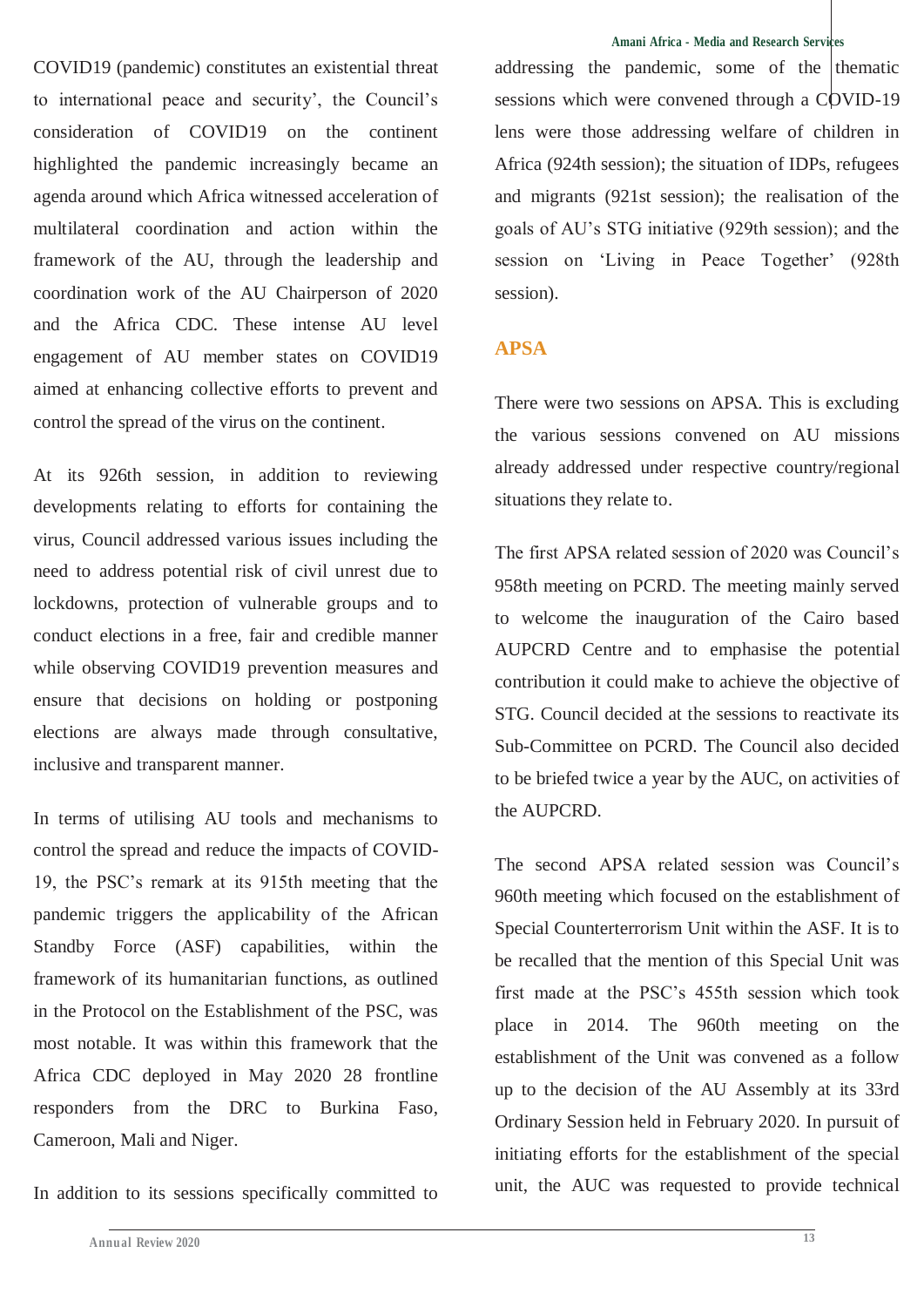guidance and submit concreate proposals on technical aspects regarding establishment of the unit in 6 months period (with a deadline for 28 April 2021).

The table below also captures the mandate renewals and extensions of PSOs and peacekeeping missions adopted by the PSC during 2020<sup>4</sup>.

| <b>Mandate Renewals</b> |                                      |  |  |
|-------------------------|--------------------------------------|--|--|
| <b>AMISOM</b>           | Mandate renewed for a period of 12   |  |  |
|                         | months from 27 May 2020 [at PSC's    |  |  |
|                         | 923rd meeting] - expiring on 27 May  |  |  |
|                         | 2021                                 |  |  |
| G5-Sahel                | Mandate renewed for a period of      |  |  |
|                         | twelve (12) months, starting from 13 |  |  |
|                         | July 2020 [at PSC's 939th meeting] - |  |  |
|                         | expiring on 13 July 2021             |  |  |
| UNAMID                  | Mandate extended up to 31 December   |  |  |
|                         | 2020 [at PSC's 927th meeting]        |  |  |

*Table 2: Mandate Renewals*

### **CONSULTATIVE MEETINGS**

Council's annual consultative meeting with the African Commission on Human and Peoples' Rights (ACHPR) was convened at its 953rd session. Addressing human rights issues in the context of the COVID19 pandemic and the impact of such issues on peace and security, the PSC endorsed Resolution 449 of the ACHPR on 'Human and Peoples' Rights in response to the outbreak of COVID-19 pandemic' at its 953rd session. The session also addressed the full operationalization of the modalities for close working relationship outlined in the communique of the 866th session of the PSC, the role of the ACHPR in

supporting transitional justice processes  $|$  and the critical need for compliance with human rights in all efforts for silencing the guns.

The 14th Joint Annual Consultative meeting of the AUPSC and UNSC took place on 30 September. It covered issues relating to the implementation of AU's master roadmap for

STG; realisation of AU 2063 Agenda goals; and commemoration of the 20th Anniversary of UNSC Res1325 – with a focus on renewed commitments to ensure full implementation of the resolution. In a closed session, the two Councils also addressed the situations in Somalia and Mali and the Sahel, although these were not covered in the jointcommuniqué , which was agreed and issued with almost unprecedented speed.

The 12th Annual Consultative meeting of the AUPSC and EUPSC was the last consultative meeting of the year held on 26 October. The countries/regions that were on the agenda of the meeting were Sudan, Somalia, and Mali and Sahel. Regarding Mali and Sahel, the meeting mainly welcomed the formation of the 'Coalition for Sahel'. In addition, agreement was reached on the need for committing additional resources to support MINUSMA and G5 Sahel Joint Force. With respect to Somalia, the need to support the country's Security Sector Reform post- 2021 was emphasised. While not addressed as an agenda of the meeting, a few comments were also made with regards to transitions taking place in the Horn of Africa region in general.

<sup>-</sup><sup>4</sup> MNJTF's mandate was renewed in November 2019 at the 898th PSC session for a further period of twelfth months as of 31 January 2020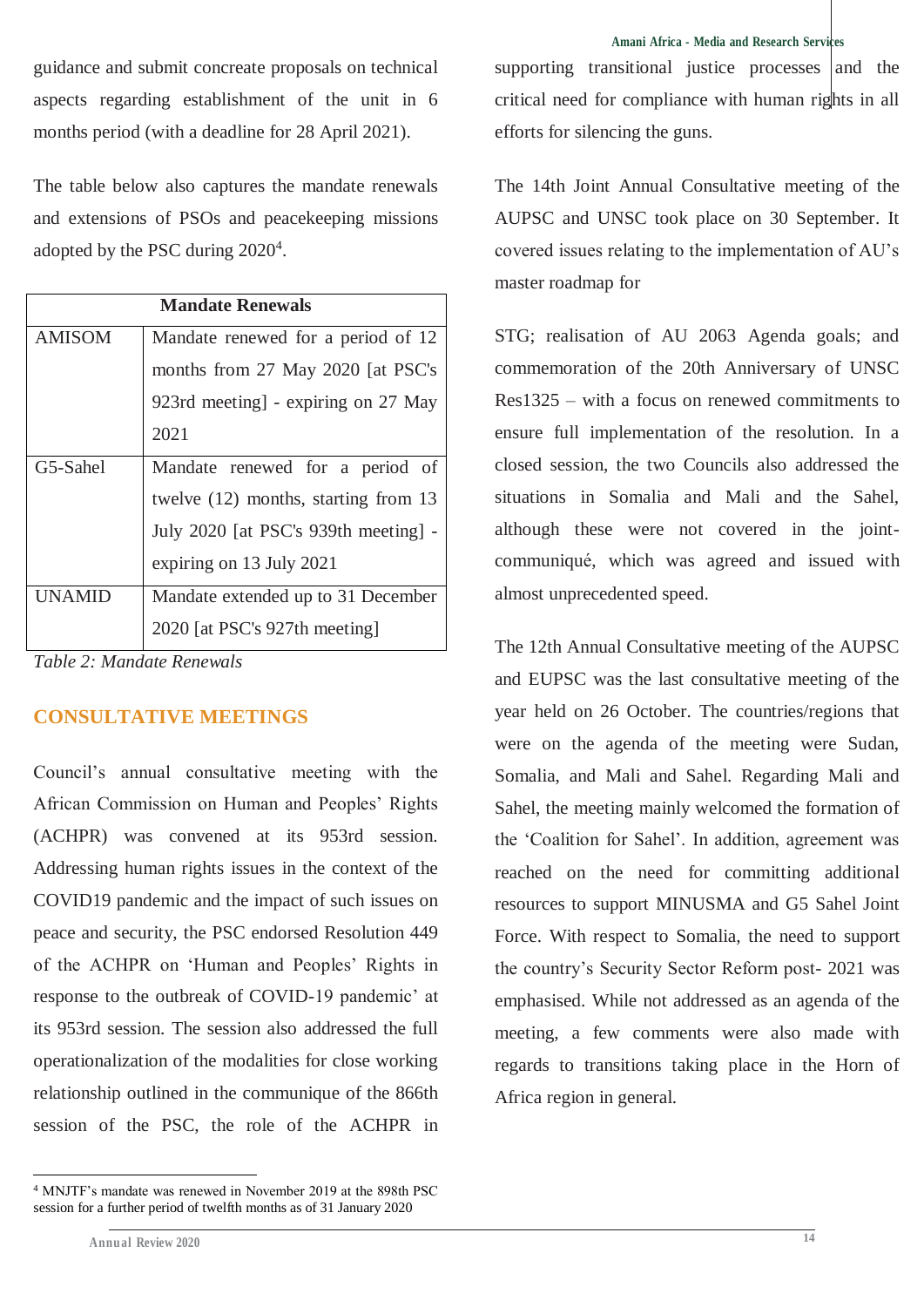#### **ELECTION AND GOVERNANCE ISSUES**

Council's sessions on election and governance related issues were its sessions on APRM and its session on 'elections in Africa'. Despite much election related issues arising in Africa during 2020, the PSC only had one session on this theme. The session, held at Council's 935th meeting, generally called on Member States to ensure that any COVID-19 related decisions on elections are reached through all-inclusive consultations of relevant actors.

While the elements of the second APRM interaction of the PSC – which was focused on Mozambique's APRM review  $-$  is already captured above, the first briefing of the APRM – PSC's 914th session – can generally be summed up as a session which acknowledged the contributions of the mechanism in addressing root-causes of conflicts and promoting conflict prevention. It was also at that session that the Council decided to convene twice a year to receive briefings on the works of the APRM with the early warning role of the APRM specifically highlighted.

## **GENERAL THEMATIC ISSUES**

As already stated above, some of PSC's recurring thematic sessions did not feature in its 2020 agenda. However, Council convened its standing sessions on humanitarian issues; on Living in Peace Together; the Africa Amnesty Month and on STG.

Given that STG has been AU's theme of 2020, many of PSC's sessions had elements dealing with the initiative, either directly or indirectly. Notably, Council's 943rd session on Amnesty Month had a focus on reviewing the progress and challenges in the

#### **Amani Africa - Media and Research Services**

implementation of AU's STG goals. While 2020 was the last year for the commemoration of the amnesty month in line with Assembly/AU/Dec.645(XXIX), the PSC recommended at its 943rd session that the AU Assembly should extend amnesty month for a further period aligned with the First Ten Year Implementation Plan (FTYIP) of Agenda 2063. The PSC also convened two other sessions that were specifically devoted to the STG agenda: one held on 2 June and the other on 17 November. Out of these, only one had an outcome document – PSC's 929th meeting, calling for

COVID19 related cessation of hostilities within the framework of the AU Roadmap for STG.

There were also three sessions this year dealing with humanitarian issues. On natural disaster related concerns, the 917th session was convened addressing the desert locust invasion in Africa, which has been most prominent in the horn region. ICRC's yearly briefing on humanitarian issues also took place at Council's 904th meeting, while the 921st PSC session was committed to addressing the plight of IDPs, refugees and migrants in the context of COVID- 19 pandemic.

A new theme that was introduced in 2020 was the phenomenon of Foreign Terrorist Fighters (FTFs) and their impact on Peace and Security in Africa. While Council previously addressed the issue of FTFs within the framework of its sessions on 'terrorism and violent extremism', its 957th session of 2020 gave a specific attention to the impact of FTFs on Africa's peace and security.

In addition to these, Council also convened the 930th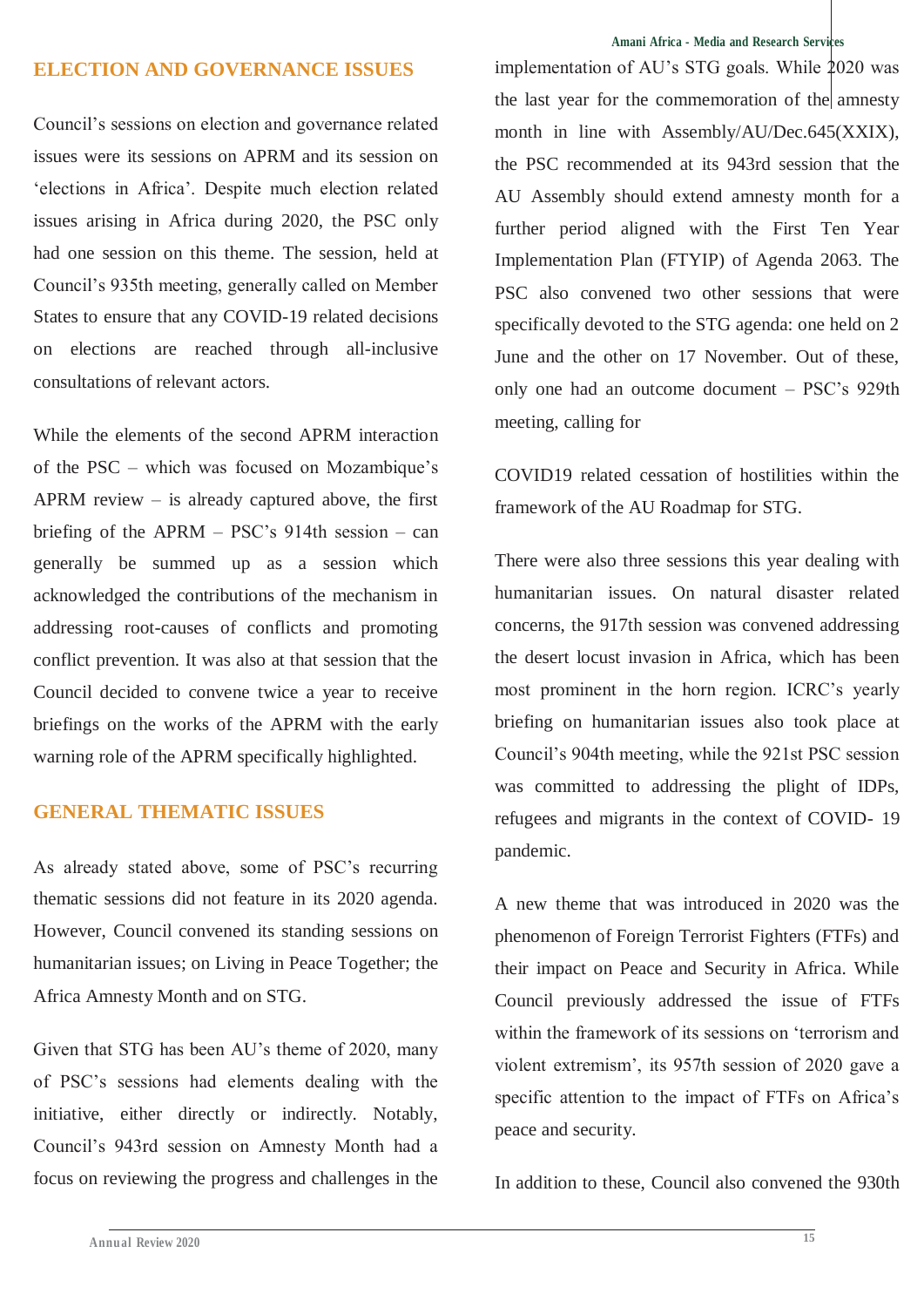**Amani Africa - Media and Research Services**

session to commemorate African Border Day and had its 948th session on Common African Position on the 2020 review of the UN Peacebuilding Architecture.

#### **PSC ELECTION AND MEMBERSHIP**

The tenure of ten members of the PSC serving for a two- year term ended in March 2020, and replaced by other members during the 36th Ordinary Session of the Executive Council, held on 7 February. Current members of PSC, which assumed the two-year term seat as of April 1 are- Egypt, Chad, Cameroon, Djibouti, Ethiopia, Senegal, Benin, Ghana, Mozambique and Malawi. For details on the 2020 elections of the PSC, see the 10 February edition of our [Insight on the PSC.](http://www.amaniafrica-et.org/images/Reports/Updateonthe2020electionsofthePSC.pdf)

# **WORKING METHODS OF THE PSC – CHANGES INTRODUCED IN 2020**

On 11 March, the PSC suspended all of its meetings until the end of April as part of COVID-19 safety measures. Notwithstanding, on the initiative of the PSC Chairperson of the month of April, the PSC adjusted its working methods to ensure the continuity of its work virtually. PSC members agreed to introduce the use of video teleconferencing (VTC) and electronic exchanges via email to continue discharging their mandates. More than 50 sessions have taken place in one of the two new working formats since then.

Overall, given the number of sessions and situations considered over the year, one may conclude that the adoption of the new working modalities has helped the Council to successfully navigate the extraordinary circumstances imposed by COVID19. Further

analysis on the impact of the COVID19 pandemic on the working methods of the PSC and the new working methods is available on Amani Africa's [Special](http://www.amaniafrica-et.org/images/Reports/AmaniAfricaSpecialResearchReport6.pdf)  [Report.](http://www.amaniafrica-et.org/images/Reports/AmaniAfricaSpecialResearchReport6.pdf)